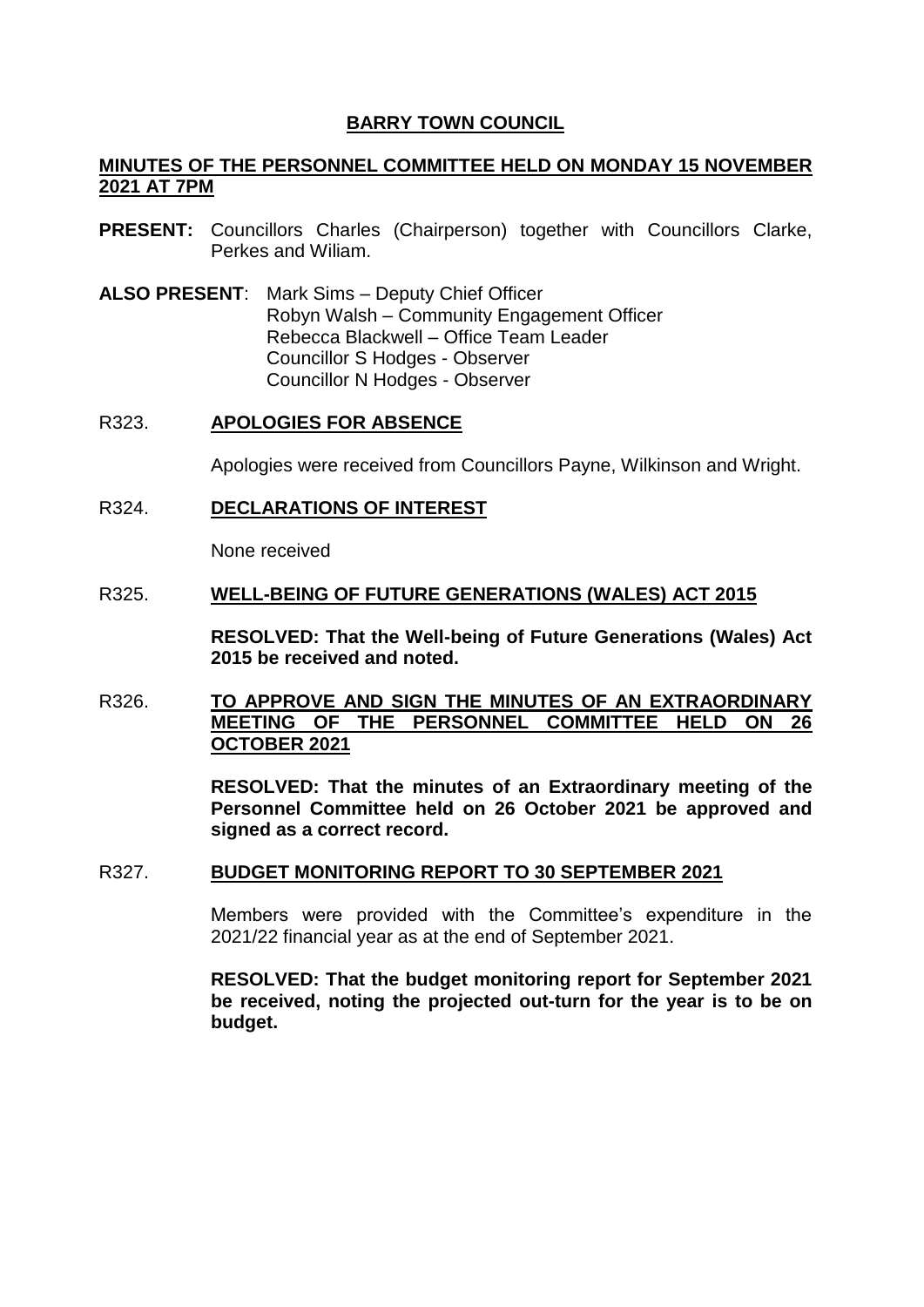## R328. **DRAFT PERSONNEL COMMITTEE ESTIMATES FOR 2022/23**

Members were provided with the draft estimates for 2022/23.

**RECOMMENDED: To a meeting of the Finance, Policy and General Purposes Committee meeting being held on 22 November 2021 that the draft budgets for the 2022/23 financial year be approved.**

#### R329. **DATE OF NEXT MEETING**

**RESOLVED: The date of the next meeting of the Personnel Committee is scheduled to be held on Monday 24 January 2022 at 7pm**

#### R330. **EXCLUSION OF PRESS AND PUBLIC**

**RESOLVED: That in accordance with Section 1(2) of the Public Bodies (Admission to Meetings) Act 1960, in view of the confidential nature of the business about to be transacted, it is advisable in the public interest that the press and public be excluded from the remainder of the meeting.** 

#### R331. **TOIL**

Members were provided with the current levels of TOIL for officers with a breakdown of accrual and TOIL taken since last reported.

**RESOLVED: That the information within the report be received and noted and that the appropriate Line Managers continue to monitor the TOIL levels of the post holders including their workload and time pressures, ensuring that TOIL is taken as soon as practicable.** 

## R332. **REVISED STAFF STRUCTURE**

Members were provided with an updated staff structure to show the levels and scales. The Deputy Chief Officer advised that a request from the Internal Audit Report.

#### **RESOLVED: That the revised staff structure be received and noted.**

# R333. **UPDATE ON PROPOSED VARIATION TO CEMETERY STAFF CONTRACTS RELATING TO CLOSING CEMETERY GATES 1 APRIL – 30 SEPTEMBER**

Members were provided with an update in relation to the proposed variation to Cemetery Staff contacts. Members requested that a meeting between the group leaders and the Unions in order to discuss the situation further.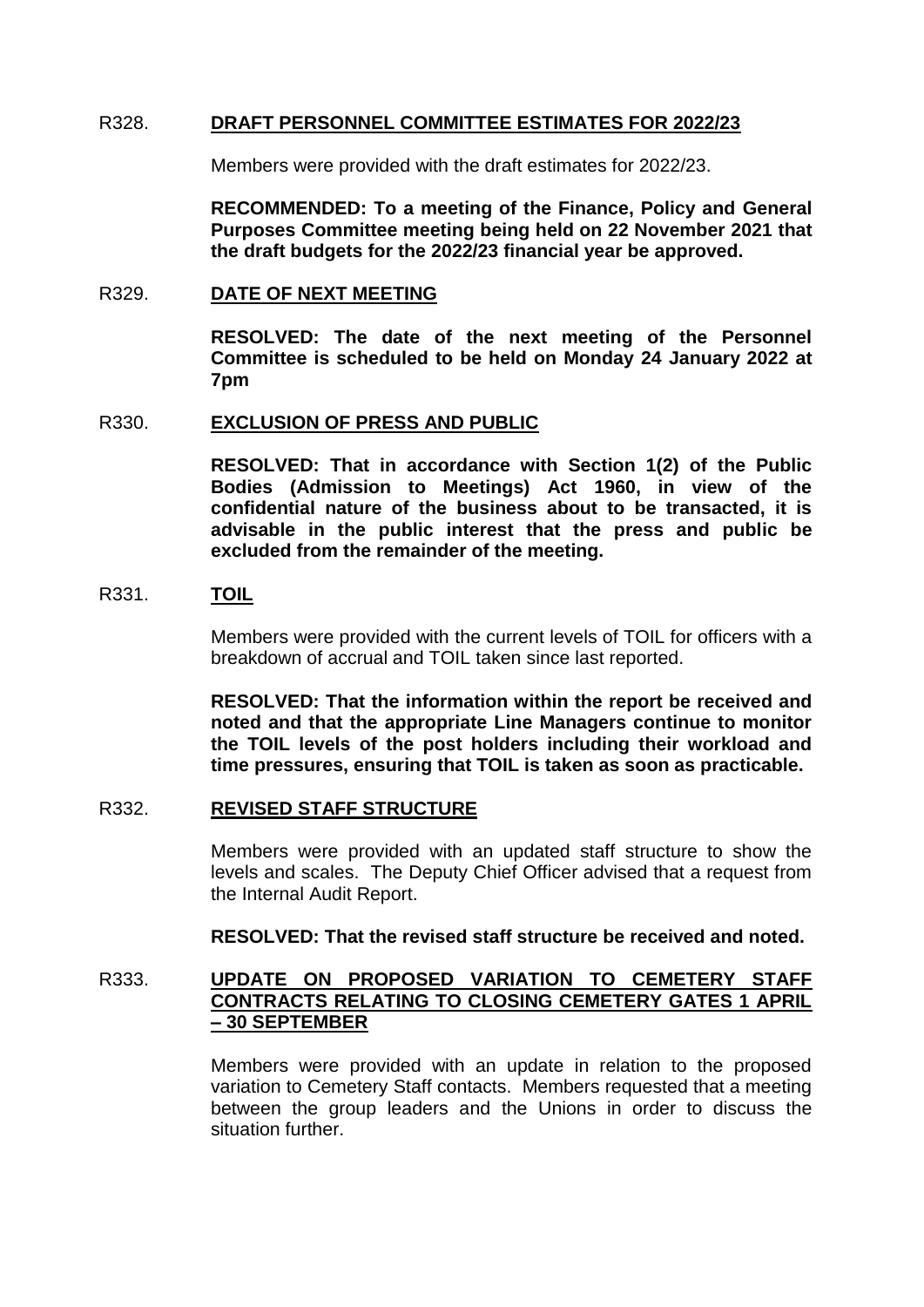**RESOLVED: That a meeting be scheduled between the Group Leaders of Council and the Unions.** 

#### R334. **MODEL LOCAL RESOLUTION PROTOCOL**

Members were provided with an amended Model local resolution Protocol. The Deputy Chief Officer advised members of the updates made within the protocol.

**RESOLVED: That members receive and note the aforementioned information and attached amended Local Resolution Protocol** 

**RECOMMENDATION: That the amended Local Resolution Protocol to the Finance, Policy and General Purposes Committee being held on 22 November 2021 for approval.** 

#### R335. **SUSTAINABLE BARRY PROJECT OFFICER REVIEW**

Members were provided with a review of the Sustainable Barry Project Officer Role as requested at the last Personnel Committee held on 13 September 2021.

The Community Engagement Officer advised that as the Councils prioritises are changing it has become more demanding and it would be beneficial to enable the Community Engagement Officer to delegate work to the Sustainable Barry Project Officer and suggested that the job description be reviewed and amended to reflect. It would also have a new job title and will become a Well-Being Project Officer.

Members were happy with the review and asked if it would need to be re-advertised as it would be a fundamental change in the role.

The Community Engagement Officer also advised that as events and engagement were increasing due to Covid restrictions being lifted gradually and Councils priorities increasing which includes a Community Plan, the capacity within the team would need to be reviewed specifically Administration Support.

The Chair agreed that there had to be more support within the Community Engagement and Events team and the review of the Sustainable Barry Projects Officer is required.

Councillor Perkes asked if Officer could look into the legalities of the change from a temporary role becoming permanent but advised that she would be happy with the change.